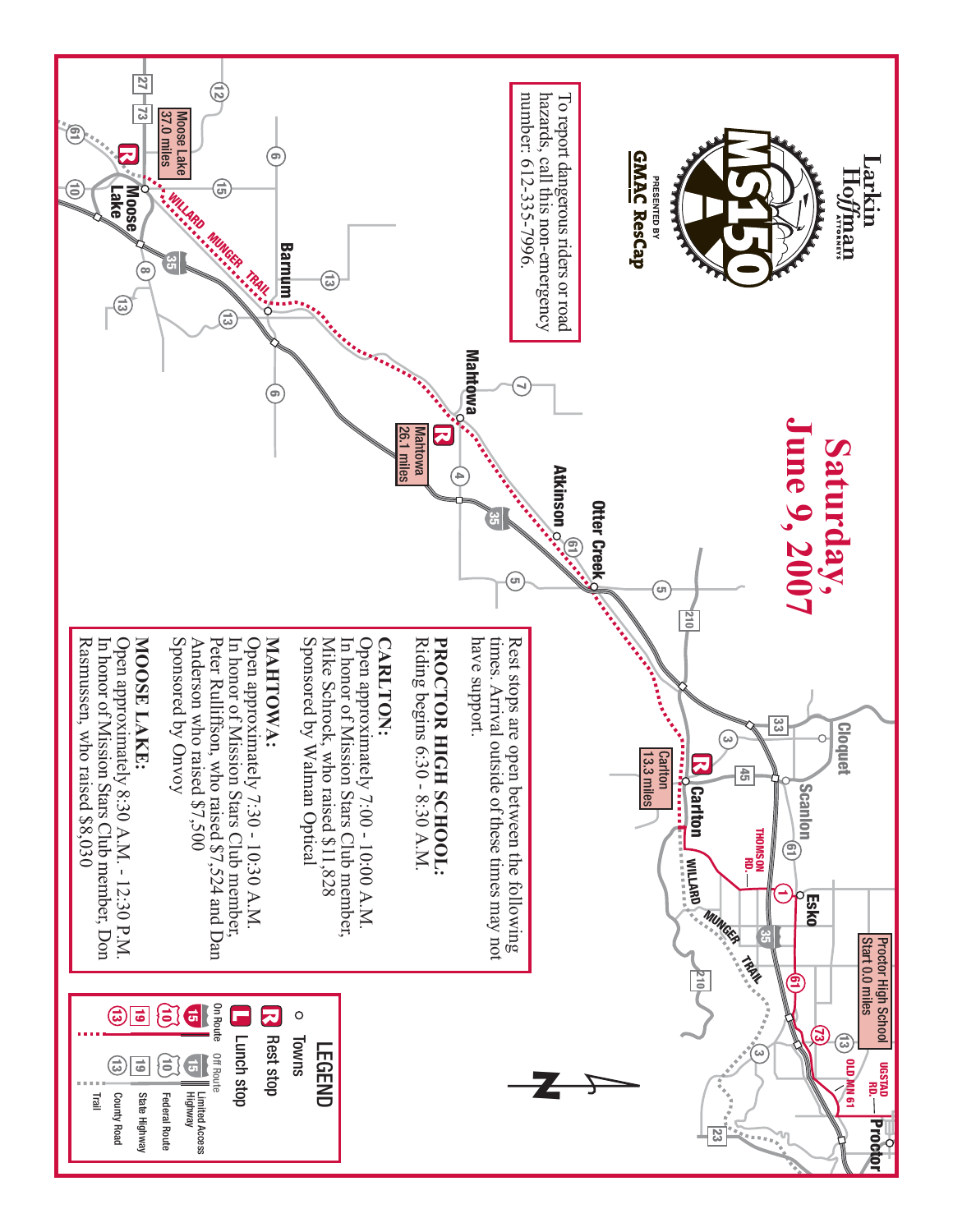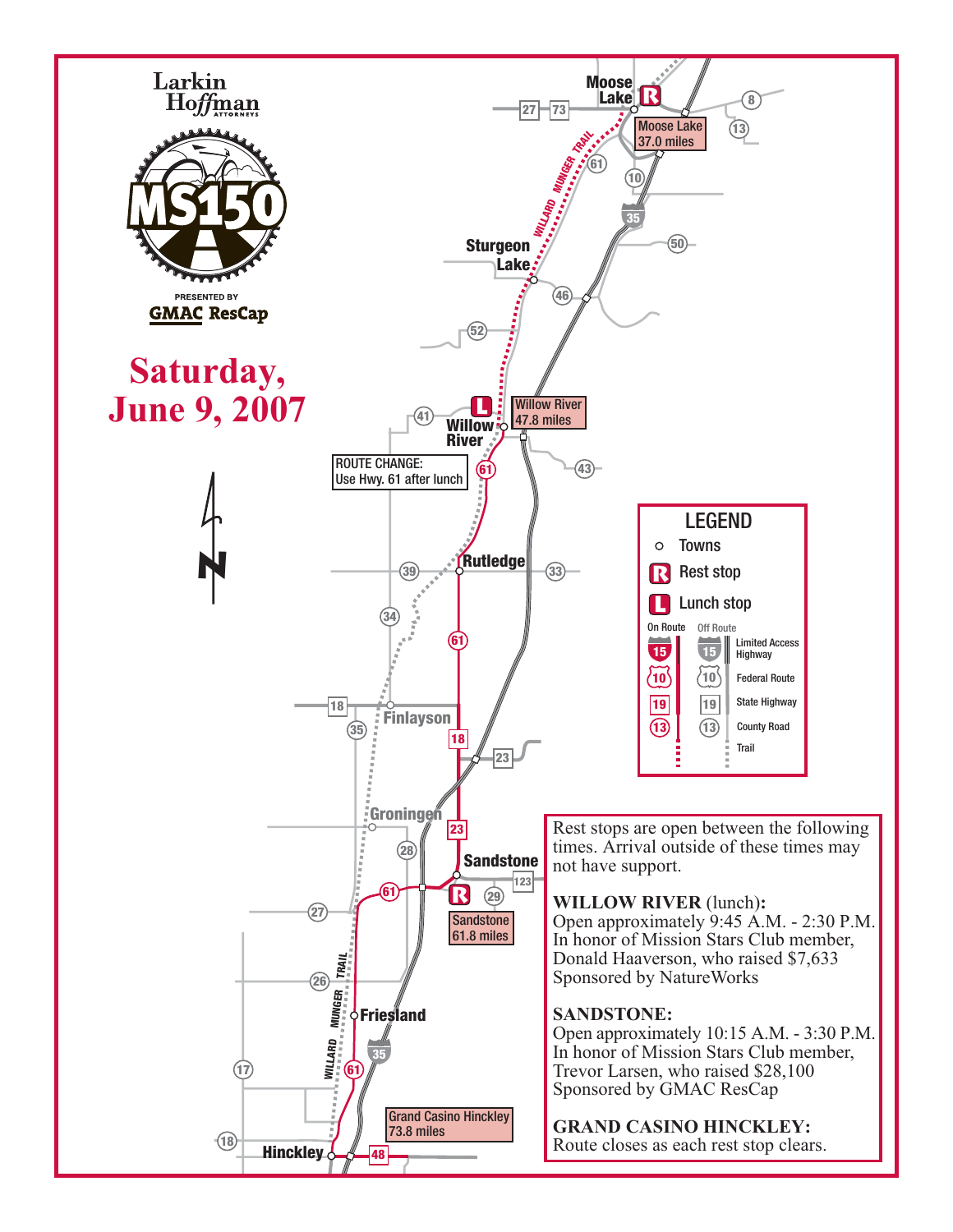

Rest stops are open between the following times. Arrival outside of these times may not have support.

# **GRAND CASINO HINCKLEY:**

Riding begins 6:30 - 8:30 A.M.

# **PINE CITY:**

Open approximately 7:00 - 10:00 A.M. In honor of Mission Stars Club member, Greg Lang, who raised \$13,940 Sponsored by Andersen

## **RUSH CITY:**

Open approximately 7:15 - 10:30 A.M. In honor of Mission Stars Club member, Andrew Johnson, who raised \$14,500 Sponsored by Comcast

# **NORTH BRANCH** (lunch)**:**

Open approximately 8:45 A.M. - 1:00 P.M. In honor of Mission Stars Club member, Julie Miller, who raised \$8,165 Sponsored by C.H. Robinson